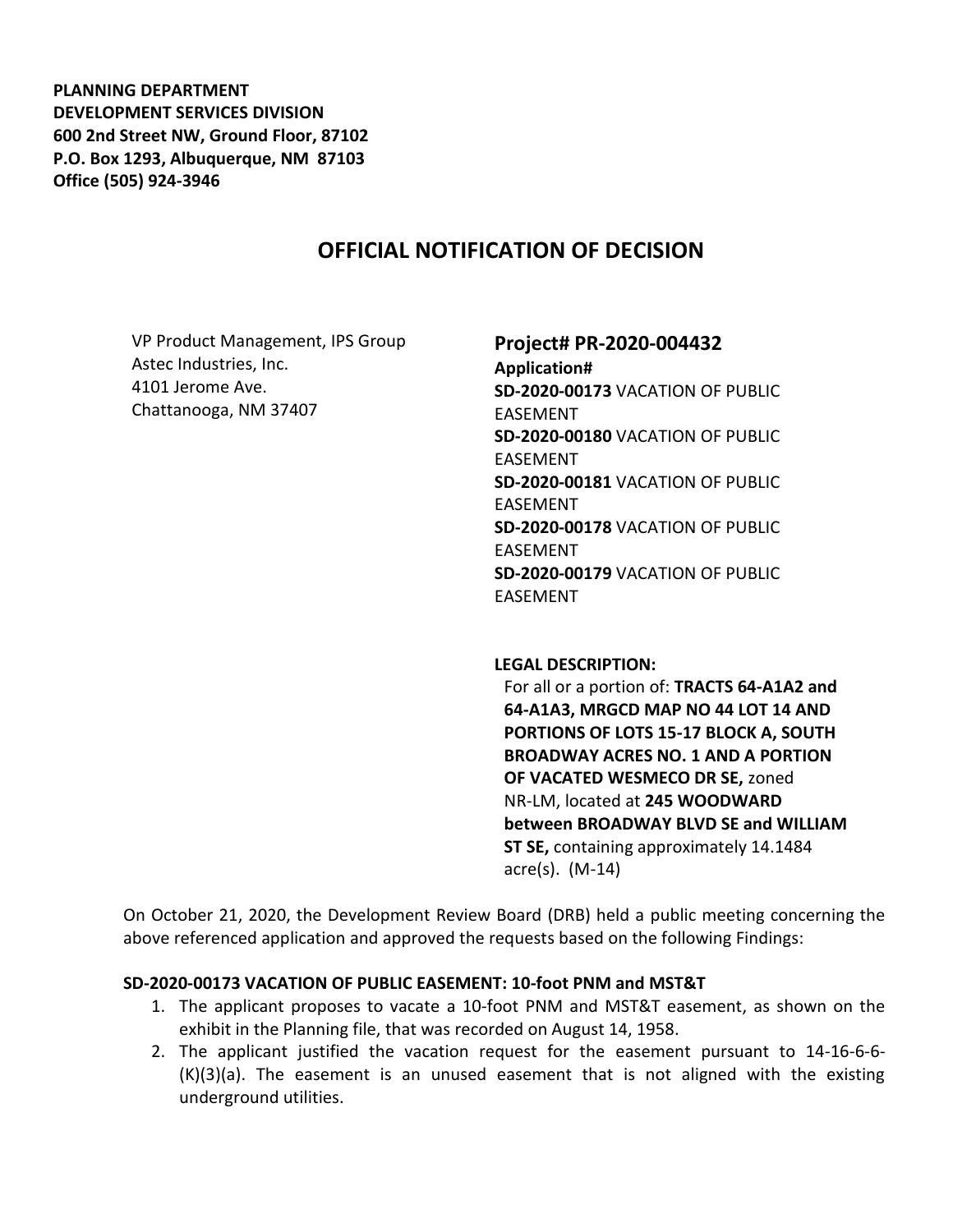Official Notice of Decision Project # PR-2020-004432 Applications# SD-2020-00173, SD-2020-00180, SD-2020-00181, SD-2020-00178, SD-2020-00179 Page 2 of 3

3. The applicant provided the required notice as outlined in the IDO Table 6-1-1.

### **SD-2020-00180 VACATION OF PUBLIC EASEMENT: 10-foot Anchor**

- 1. The applicant proposes to vacate a 10-foot anchor easement for PNM and MST&T, as shown on the exhibit in the Planning file, that was recorded on August 14, 1958.
- 2. The applicant justified the vacation request for the easement pursuant to 14-16-6-6- (K)(3)(a). The easement is an unused easement that is not aligned with the existing underground utilities.
- 3. The applicant provided the required notice as outlined in the IDO Table 6-1-1.

#### **SD-2020-00181 VACATION OF PUBLIC EASEMENT: 10-foot Utility**

- 1. The applicant proposes to vacate a 10-foot utility easement, as shown on the exhibit in the Planning file, that was recorded on August 14, 1958.
- 2. The applicant justified the vacation request for the easement pursuant to 14-16-6-6- (K)(3)(a). The easement is an unused easement that is not aligned with the existing underground utilities.
- 3. The applicant provided the required notice as outlined in the IDO Table 6-1-1.

#### **SD-2020-00178 VACATION OF PUBLIC EASEMENT: 5-foot Guy Utility**

- 1. The applicant proposes to vacate a 5-foot down guy and anchor easement for PNM and MST&T, as shown on the exhibit in the Planning file, that was recorded on October 18, 1963.
- 2. The applicant justified the vacation request for the easement pursuant to 14-16-6-6- (K)(3)(a). The easement is an unused easement that is not aligned with the existing underground utilities.
- 3. The applicant provided the required notice as outlined in the IDO Table 6-1-1.

## **SD-2020-00179 VACATION OF PUBLIC EASEMENT: 60-foot Utility**

- 1. The applicant proposes to vacate a 60-foot utility easement, as shown on the exhibit in the Planning file, reserved in place of vacated Wesmeco Drive S.E. per Commission Resolution No. 1940.
- 2. The applicant justified the vacation request for the easement pursuant to 14-16-6-6- (K)(3)(a). The easement is an unused easement that is not aligned with the existing underground utilities.
- 3. The applicant provided the required notice as outlined in the IDO Table 6-1-1.

APPEAL: If you wish to appeal this decision, you must do so within 15 days of the DRB's decision or by **NOVEMBER 5, 2020.** The date of the DRB's decision is not included in the 15-day period for filing an appeal, and if the  $15<sup>th</sup>$  day falls on a Saturday, Sunday or Holiday, the next working day is considered as the deadline for filing the appeal.